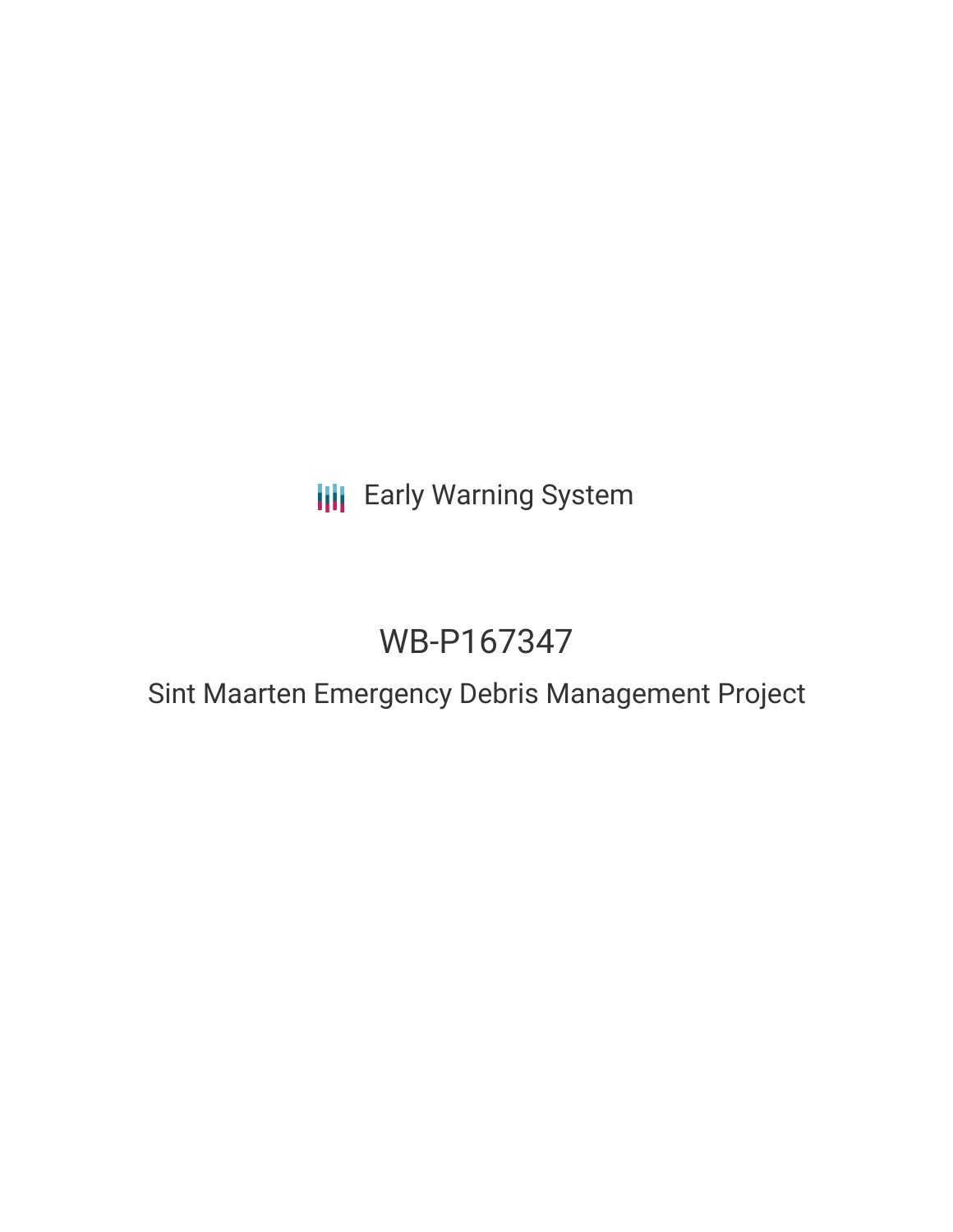#### **Quick Facts**

| <b>Financial Institutions</b>  | World Bank (WB)                         |
|--------------------------------|-----------------------------------------|
| <b>Status</b>                  | Proposed                                |
| <b>Bank Risk Rating</b>        | A                                       |
| <b>Borrower</b>                | Government of St Maarten                |
| <b>Sectors</b>                 | Climate and Environment, Infrastructure |
| <b>Investment Type(s)</b>      | Grant                                   |
| <b>Investment Amount (USD)</b> | \$25.00 million                         |
| <b>Project Cost (USD)</b>      | \$25.00 million                         |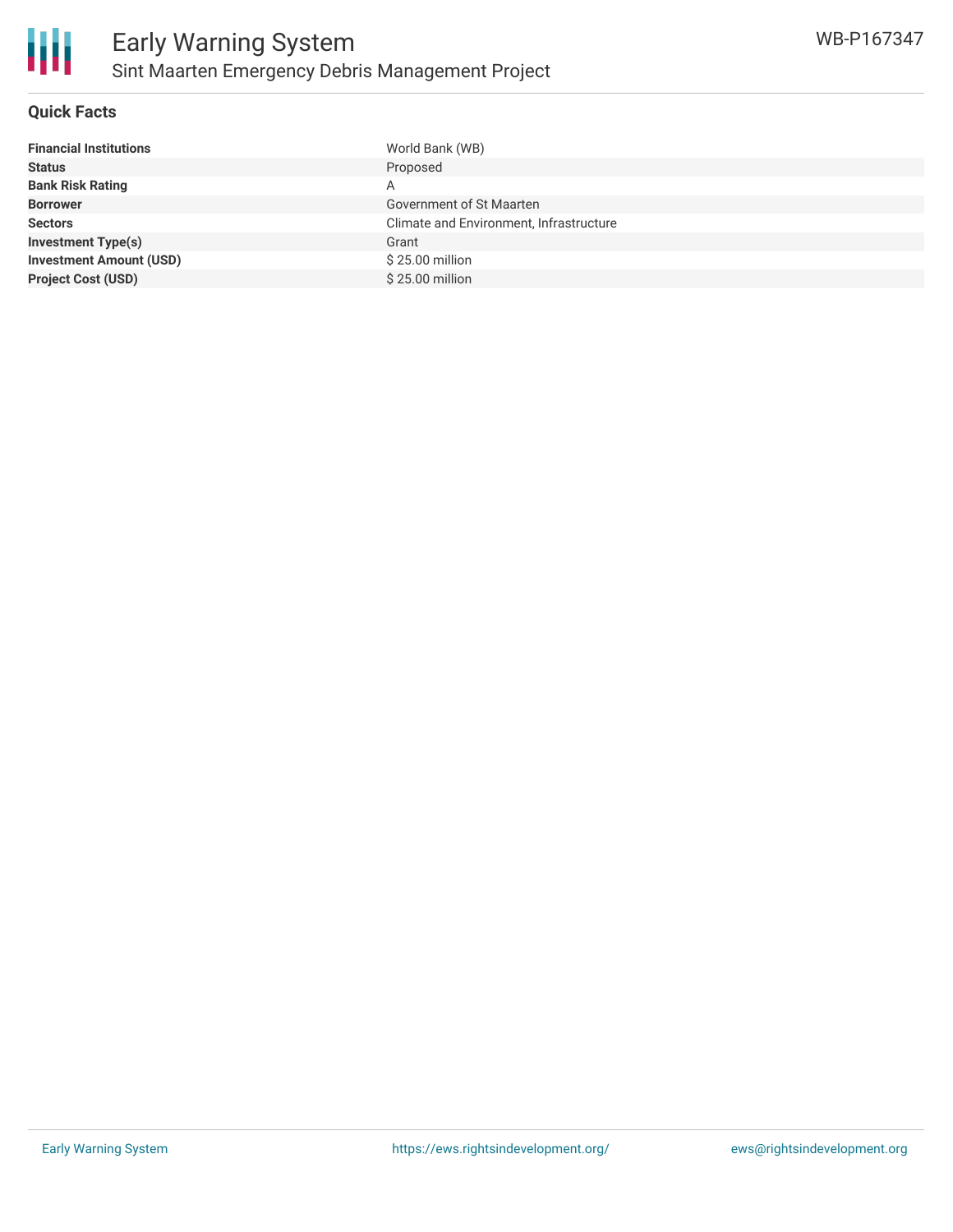

## **Project Description**

The PDO is to support Sint Maarten's recovery through management of debris from the hurricane and reconstruction activities, to facilitate recovery and reduce risks.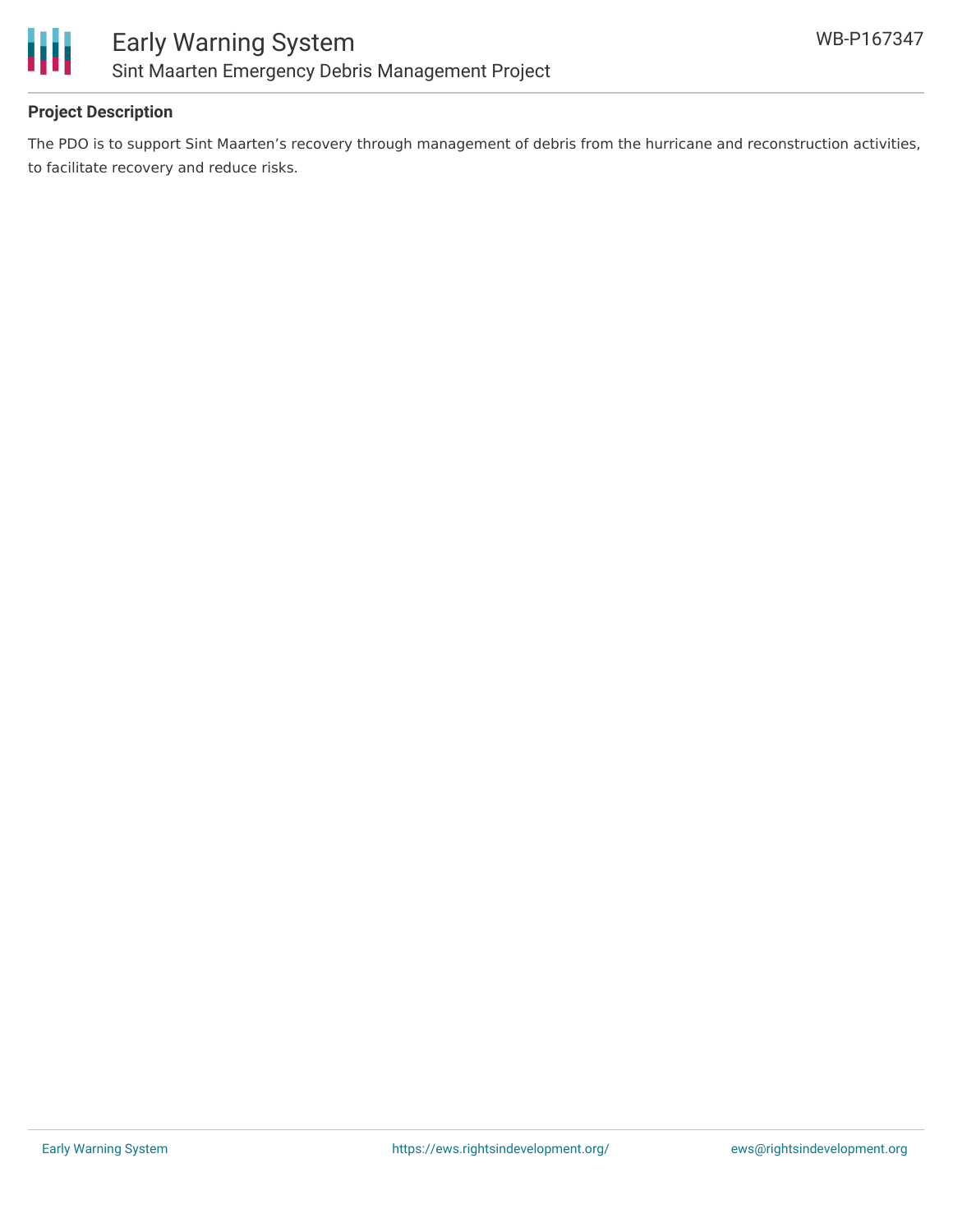

## **Investment Description**

World Bank (WB)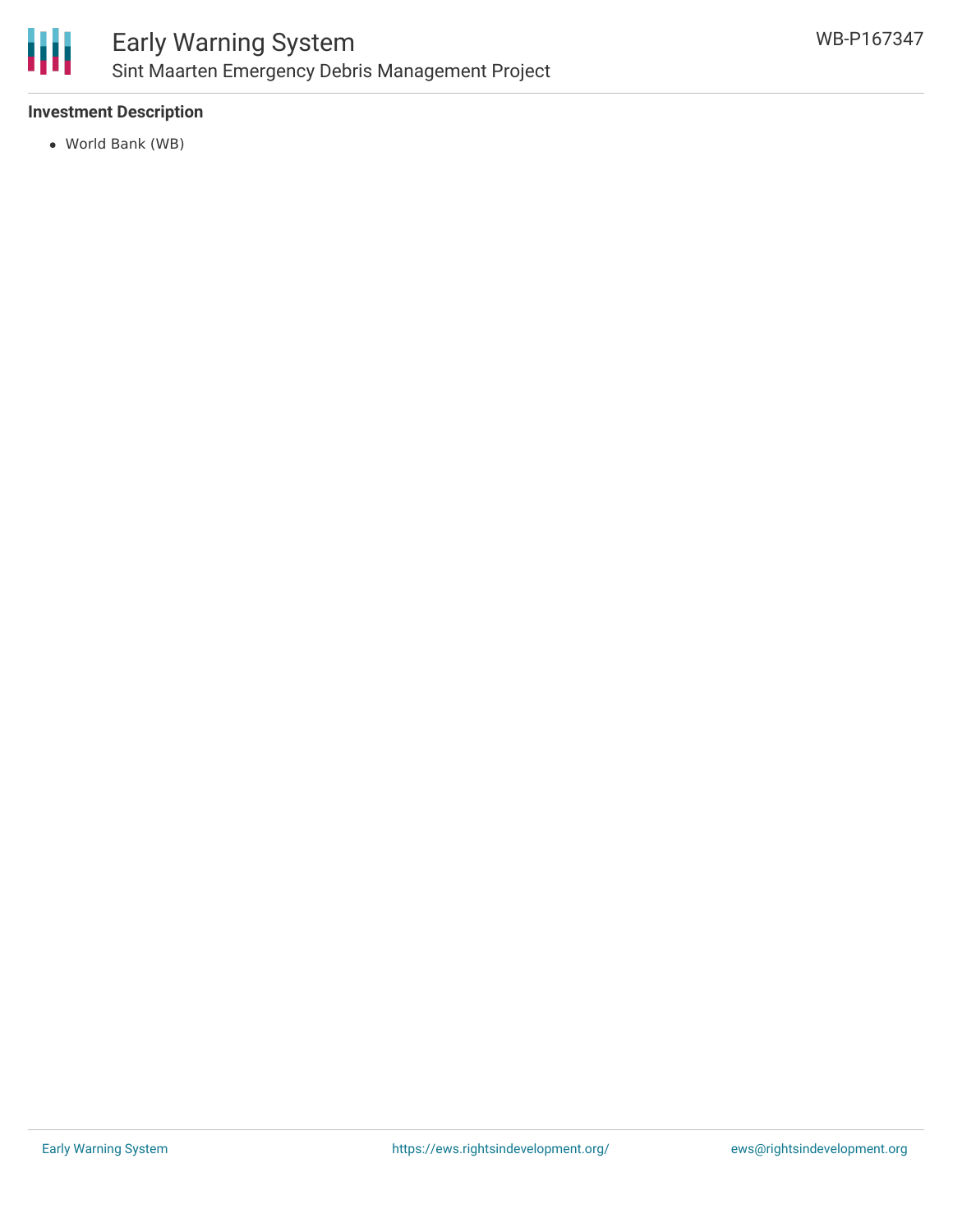

#### **Contact Information**

ACCOUNTABILITY MECHANISM OF WORLD BANK

The World Bank Inspection Panel is the independent complaint mechanism and fact-finding body for people who believe they are likely to be, or have been, adversely affected by a World Bank-financed project. If you submit a complaint to the Inspection Panel, they may investigate to assess whether the World Bank is following its own policies and procedures for preventing harm to people or the environment. You can contact the Inspection Panel or submit a complaint by emailing ipanel@worldbank.org. You can learn more about the Inspection Panel and how to file a complaint at: http://ewebapps.worldbank.org/apps/ip/Pages/Home.aspx.